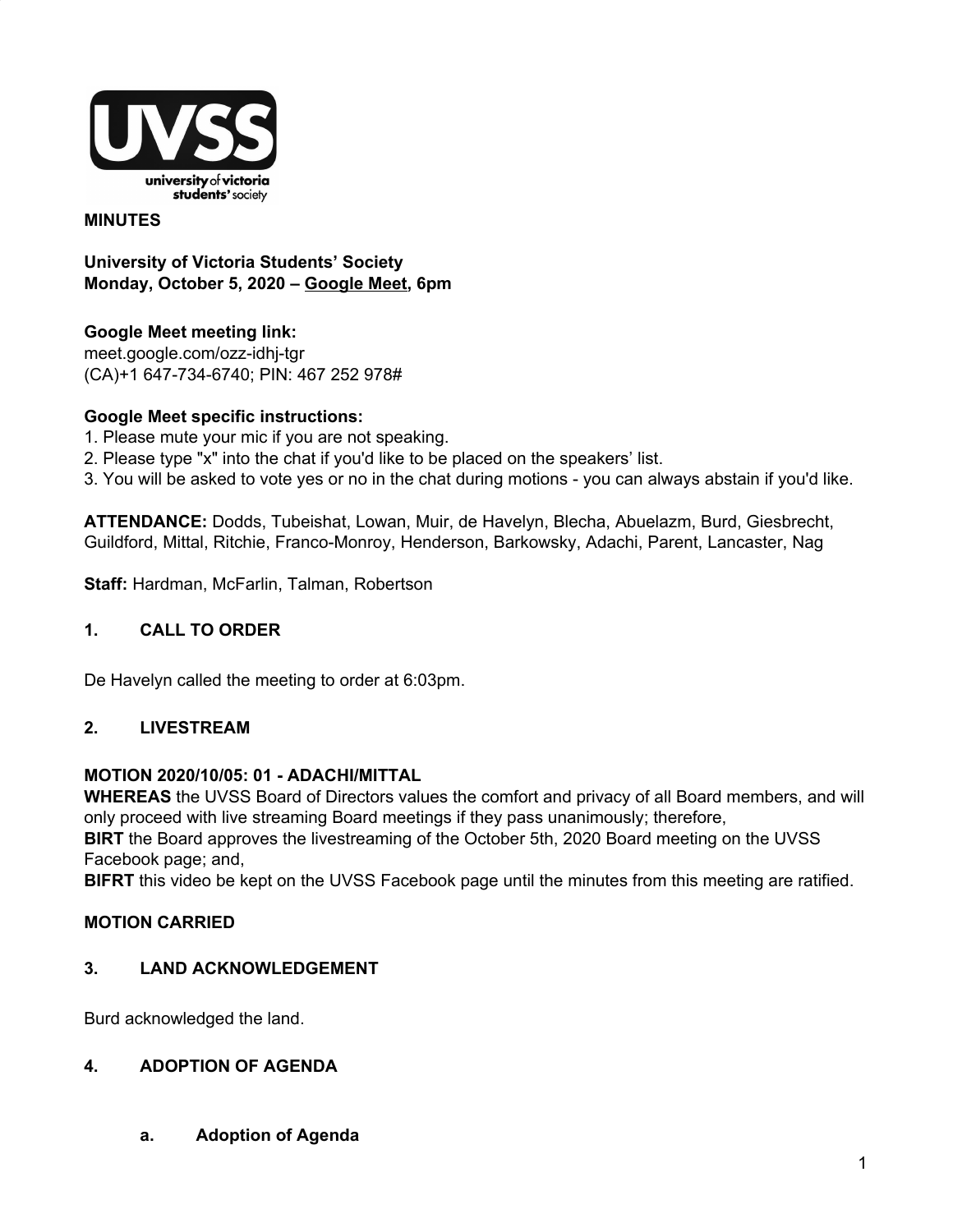i. 2020/10/05

## **MOTION TO ADOPT AGENDA - LOWAN/TUBEISHAT**

#### **MOTION TO AMEND - TUBEISHAT/LOWAN** Postpone indefinitely MOTION 2020/09/28: 02 **MOTION CARRIED**

**MOTION TO AMEND - MITTAL/RITCHIE** Recorder agenda to place MOTION 2020/10/05: 09 after MOTION 2020/10/05: 04 **MOTION CARRIED**

**MOTION TO AMEND - ABUELAZM/ADACHI** Postpone indefinitely MOTION 2020/09/14: 09 **MOTION CARRIED**

#### **MOTION CARRIED**

- **b. Adoption of Minutes**
	- i. 2020/09/28

# **MOTION TO ADOPT MINUTES - ADACHI/HENDERSON MOTION CARRIED**

## **5. PRESENTATIONS & ANNOUNCEMENTS**

#### **a. PRESENTATIONS**

ii. Democratic Rules of Order 101

# **b. ANNOUNCEMENTS**

i. "Policy Moments"

# **6. REPORTS**

#### **a. EXCLUDED MANAGERS**

# **b. PORTFOLIOS**

- 1. Campaigns and Community Relations
- 2. Finance and Operations
- 3. Outreach and University Relations
- 4. Student Affairs
- 5. Events
- 6. International Student Relations

# **COMMITTEES AND COUNCILS**

1. Electoral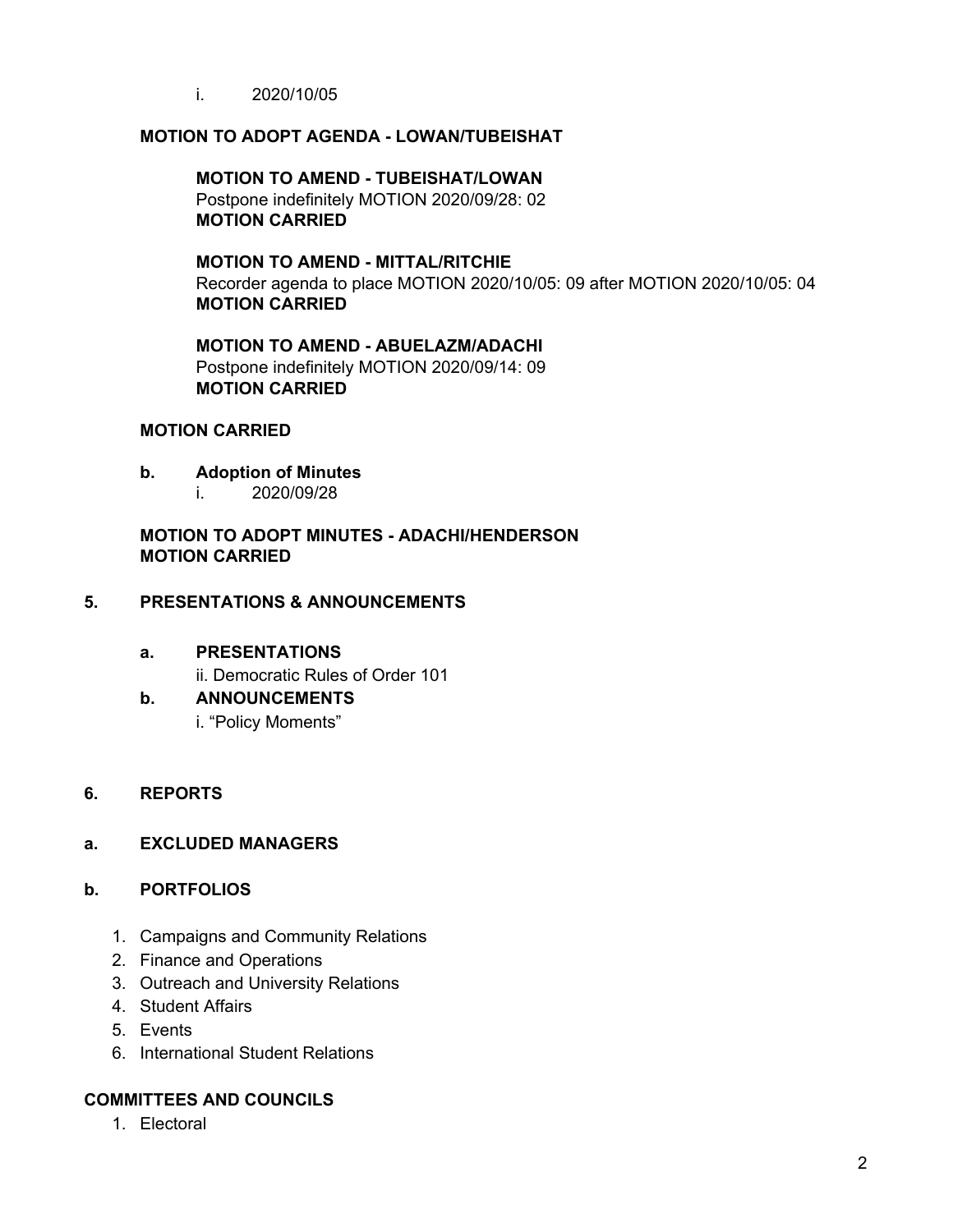- 2. Executive committee
- 3. Food Bank & Free Store
- 4. Peer Support Centre

## **CONSTITUENCY ORGANIZATIONS & NSU**

- 1. GEM
- 2. NSU
- 3. Pride
- 4. SOCC
- 5. SSD

## **WORKING GROUPS**

1. PIRG

# **MOTION TO RECESS - RITCHIE/BURD** For 10 minutes. **MOTION CARRIED**

- **7. QUESTION PERIOD (15 mins)**
- **8. MAIN MOTIONS**

#### **a. PRIORITY BUSINESS**

#### **MOTION 2020/10/05: 02 – FRANCO-MONROY/MITTAL**

**WHEREAS** On September 28th, a representative from the Support Network for Indigenous Women and Women of Colour presented at a meeting of the Board of Directors; and,

**WHEREAS** This organization does work that benefits the community and our members; therefore,

**BIRT** The UVSS allocate \$1500 from the Grants and Donation Fund to the Support Network for Indigenous Women and Women of Colour.

**MOTION CARRIED**

# **RECOMMENDED BY POLICY DEVELOPMENT COMMITTEE**

# **MOTION 2020/10/05: 03 - ADACHI/LOWAN**

**BIRT** the following motions are added to the 2020 AGM agenda:

# **MOTION TO AMEND BYLAW 1 - DEFINITIONS**

**WHEREAS** the UVSS Bylaws and the BC Societies Act contain identical definitions for "ordinary resolutions"; and,

**WHEREAS** the UVSS Bylaws don't include any other references to ordinary resolutions; therefore,

**BIRT** Bylaw 1.10 is struck: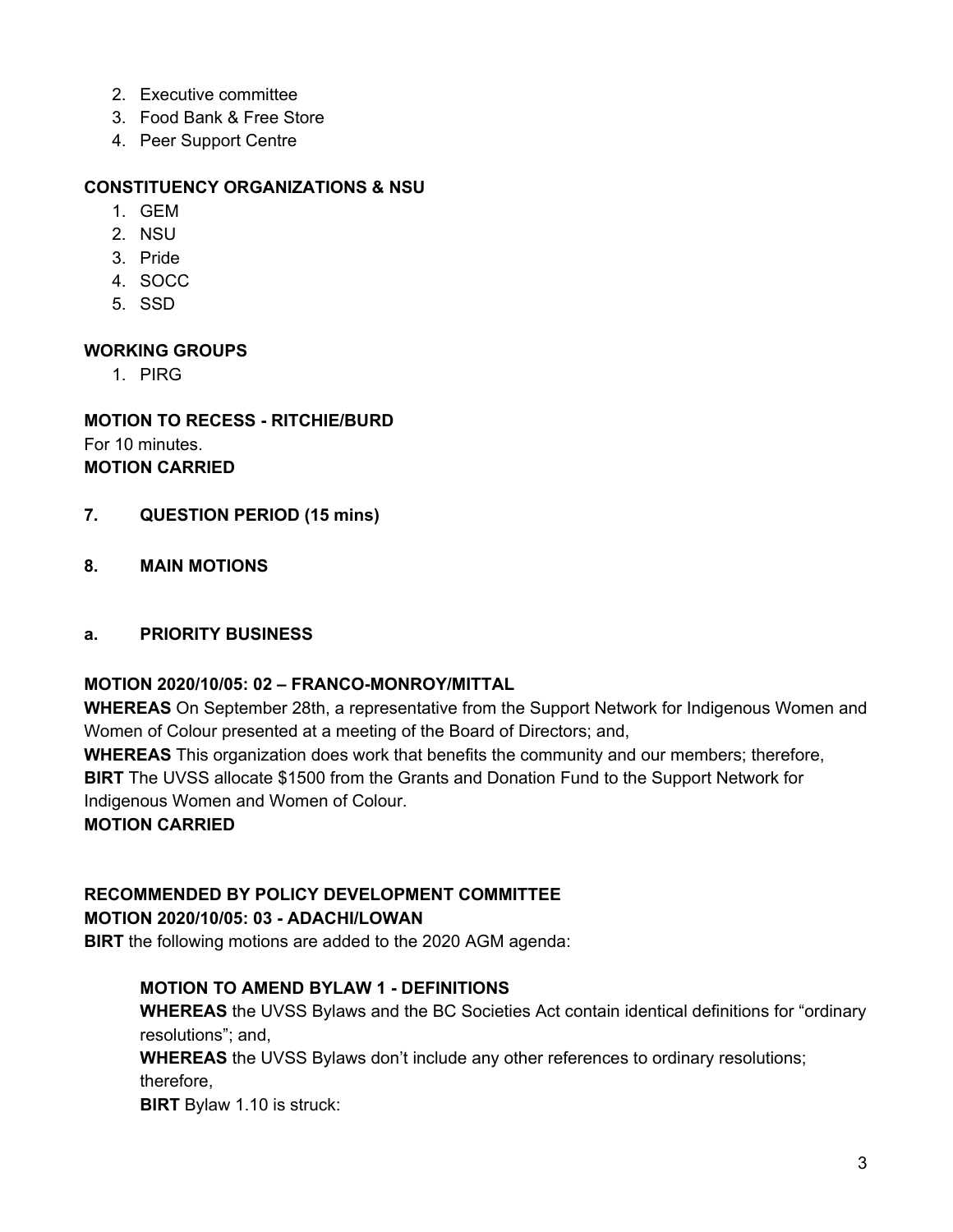1.10 Ordinary Resolution shall mean a resolution requiring a simple majority vote.

# **MOTION TO AMEND BYLAW 1 - DEFINITIONS**

**WHEREAS** the UVSS Bylaws require "special resolutions" for certain actions, like amending the Bylaws or removing Directors; and,

**WHEREAS** in 2016, the BC Societies Act changed from requiring a ¾ majority vote to ⅔ for special resolutions; and,

**WHEREAS** the BC Societies Act currently defines "special resolution" using a ⅔ majority; and, **WHEREAS** currently, the UVSS Bylaws define "special resolution" using a ¾ majority; therefore, **BIRT** Bylaw 1.13 is amended as follows:

1.13 Special Resolution shall mean a resolution **with voting and notice requirements as set out in the BC Societies Act.** requiring a three quarters [3/4] majority vote, and fulfilling notice requirements as set out in the Societies Act of British Columbia.

# **MOTION TO AMEND - MITTAL/ABUELAZM**

Amendment to remove first part of motion: "BIRT Bylaw 1.10 is struck." **MOTION DEFEATED**

# **MOTION CARRIED**

# **MOTION 2020/10/05: 09 - MITTAL/BURD**

**BIRT** the following Special Resolutions be added to the October 29th, 2020 AGM agenda:

# **MOTION TO AMEND BOARD OF DIRECTORS POLICY - DIRECTOR CONDUCT AND DUTIES**

**WHEREAS** the UVSS' strategic foundation includes its values which are enduring, passionate, and distinctive core beliefs that guide the organization's conduct, activities, and goals; therefore, **BIRT** Board of Directors policy Section 1, Part 1, be amended as follows and the remaining part be renumbered accordingly, at the October 29th Annual General Meeting:

# **1.1 Board of Directors Values**

# **Good Governance**

We take our responsibility to ensure the long-term stability and health of your students' society very seriously. To us this means ensuring participatory democracy and transparent decision-making, being prudent and judicious with your student fees, and being accountable for our actions.

# **Environmental Sustainability**

We recognize the urgency of the climate crisis and are committed to doing our part. We work to reduce the environmental impact of UVSS operations and support sustainable initiatives that are relevant to students. We strive to be climate justice leaders that set an example for our members, UVic, and the greater community. We recognize that BIPOC (Black, Indigenous and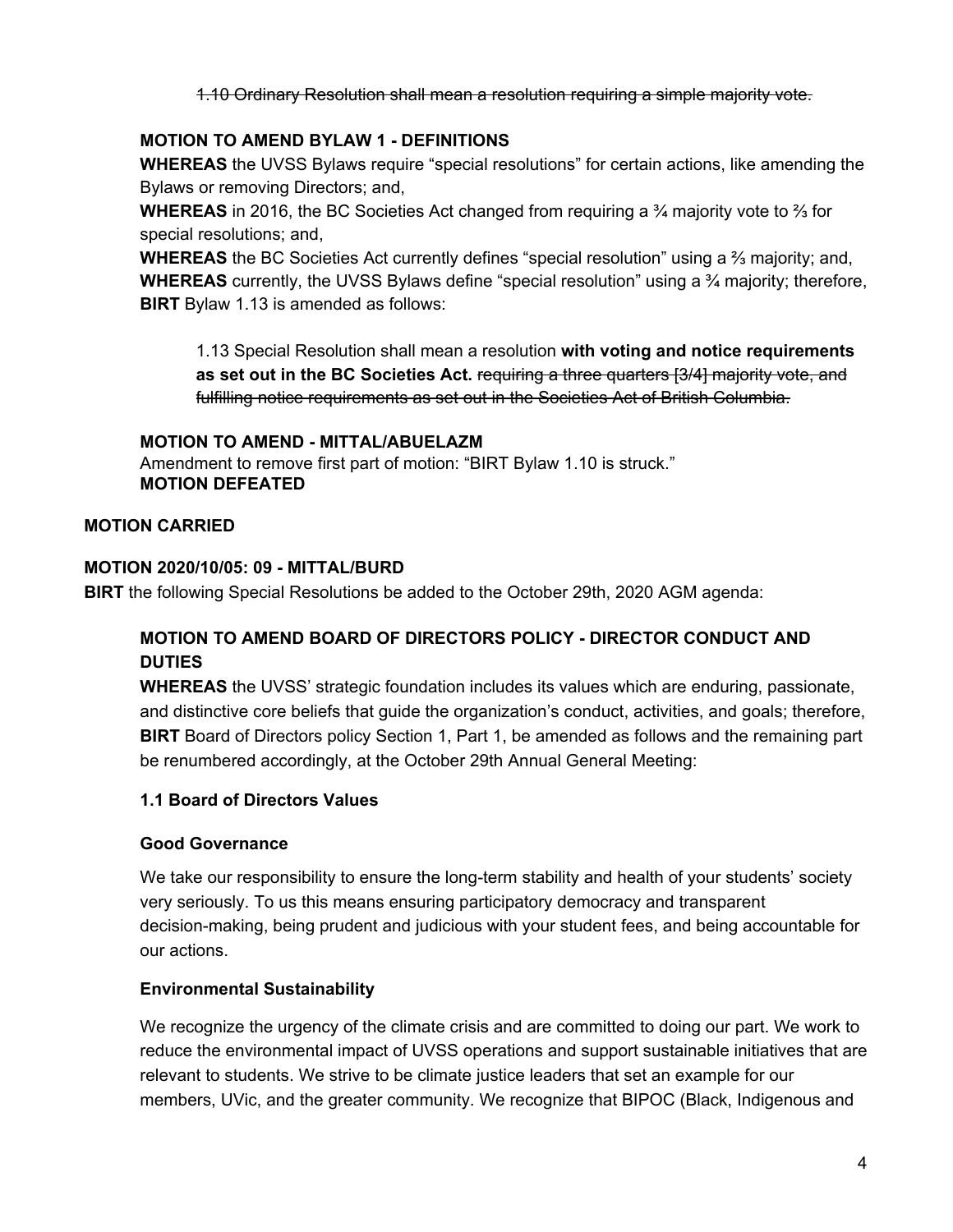People of Colour), LGBTQ2+ and working class communities are disproportionately affected by ecological destruction and the climate crisis.

# **Service**

Service to students is why we exist. Our student-centered approach drives us to provide services that are high-quality, relevant, and meaningful to students. We provide essential services to all members of the UVSS: The extended health and dental plan, the U-PASS, Peer Support Centre, and the Food Bank and Free Store.

# **FUN**

We value fun in everything that we do. To us that means creativity, passion, spirit, lightheartedness, and not being overly bureaucratic. Campus should be a fun place to be and students should feel excited and engaged about the work their students' society does.

# **Decolonization**

Our campus resides on the unceded and unsurrendered land of the Lekwungen people, including the Esquimalt, Songhees, and WSÁNEĆ Nations. We are committed to holding our institutions accountable to reconciliation and decolonization by challenging systems and practices that oppress Indigenous peoples. We aim to elevate Indigenous voices and perspectives by confronting colonial norms and frameworks. We will continually educate our members, create open dialogue, and take action to dismantle colonial systems. We aim to elevate all First Nation, Inuit and Metis peoples - including but not limited to women, girls and queer/Two-Spirit folks - that continue to experience ongoing systems of oppression that inter-lock with and originate from colonialism, such as racism, sexism, homoantagonism, transantagonism, ableism, and others.

# **Excellence**

We aim to be a leader not just among student societies, but among non-profits – and we pursue this goal through excellence. To us that means driving innovation, promoting a learning culture, investing in our people, and by taking a compassionate approach to everything that we do.

# **Social Justice**

Whether we are advocating for student issues or putting the profits from our businesses back into services for students, the UVSS works every day to ensure no person is left behind. Promoting social justice means supporting, uplifting and providing services to students and student-led organizations on campus that center issues of equity; this includes, but is not limited to, confronting racism, sexism, transphobia, homophobia, ableism, colonialism, and all other discriminations and/or systems of oppression. We work with campus and community partners to raise awareness and empower students to create change.

# **MOTION TO AMEND BYLAW 8 - DUTIES AND RESPONSIBILITIES OF DIRECTORS**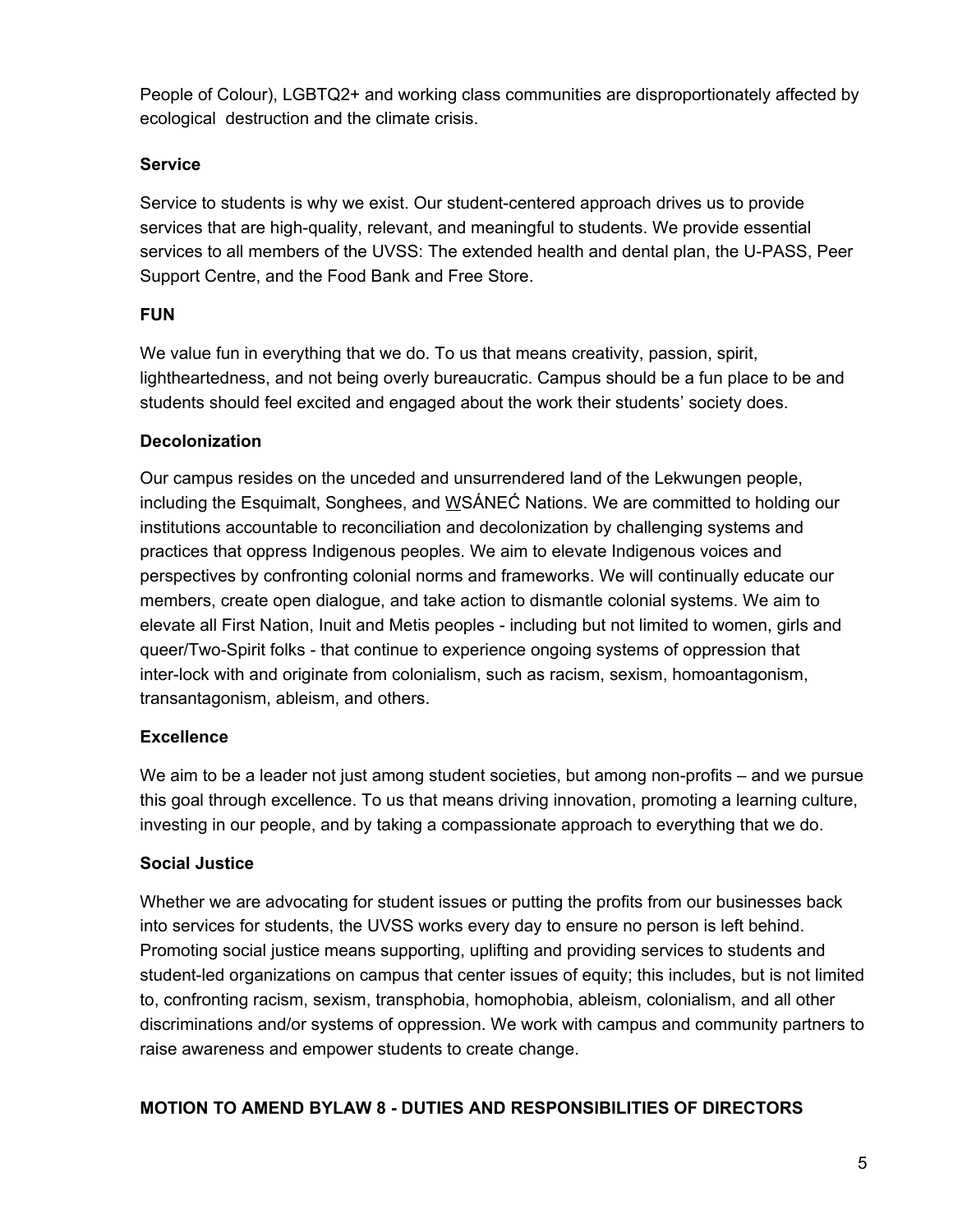**WHEREAS** the UVSS values establish why Directors and staff do what they do and what they stand for: organizational leadership, advocacy, and total member satisfaction; therefore, **BIFRT** Bylaw 8 be amended to add "Uphold and execute the values of the UVSS to the best of their abilities, as outlined in Board of Directors policy, Section 1, Part 1" to the job descriptions of every Board of Directors position.

# **MOTION TO RECESS - ABUELAZM/RITCHIE**

Recess for 10 minutes. **MOTION CARRIED**

# **MOTION TO AMEND - BURD/MITTAL**

Remove the sentence "We recognize that BIPOC (Black, Indigenous and People of Colour), LGBTQ2+ and working class communities are disproportionately affected by ecological destruction and the climate crisis."

# **MOTION TO AMEND - MUIR/BLECHA**

Amendment to the amendment: Replace "We recognize that BIPOC (Black, Indigenous and People of Colour), LGBTQ2+ and working class communities are disproportionately affected by ecological destruction and the climate crisis." with "We recognize that the climate crisis intersects with existing structures of oppression and acknowledge anti-racism and decolonial work as essential components of climate justice." **MOTION CARRIED**

#### **MOTION TO RECESS - ADACHI/GUILDFORD** Recess for 15 minutes. **MOTION CARRIED**

**MOTION CARRIED**

# **MOTION 2020/10/05: 04 - ADACHI/DODDS**

**BIRT** Lowan replaces de Havelyn as chair until de Havelyn is reinstated. **MOTION CARRIED**

# **MOTION 2020/10/5: 05 - DE HAVELYN/HENDERSON**

**BIRT** the following Special Resolutions be added to the October 29, 2020 UVSS Annual General Meeting agenda:

# **MOTION TO AMEND BYLAW 4 - GENERAL MEETINGS AND REFERENDA AND BYLAW 5 - BOARD OF DIRECTORS**

**WHEREAS** Robert's Rules of Order consists of over 1000 pages of rules, making meetings inaccessible to many directors; and

**WHEREAS** Democratic Rules of Order is a simpler, more accessible, and easier to learn Rules of Order; therefore,

**BIRT** Bylaws 4.10 and 5.3 are amended as follows:

4.10 Rules of Order

Subject to any special resolutions of the Students' Society the most recent edition of **Democratic** Robert's Rules of Order (or another recognized rules of order agreed upon by the BoD) shall govern the conduct of all general meetings of the Students' Society.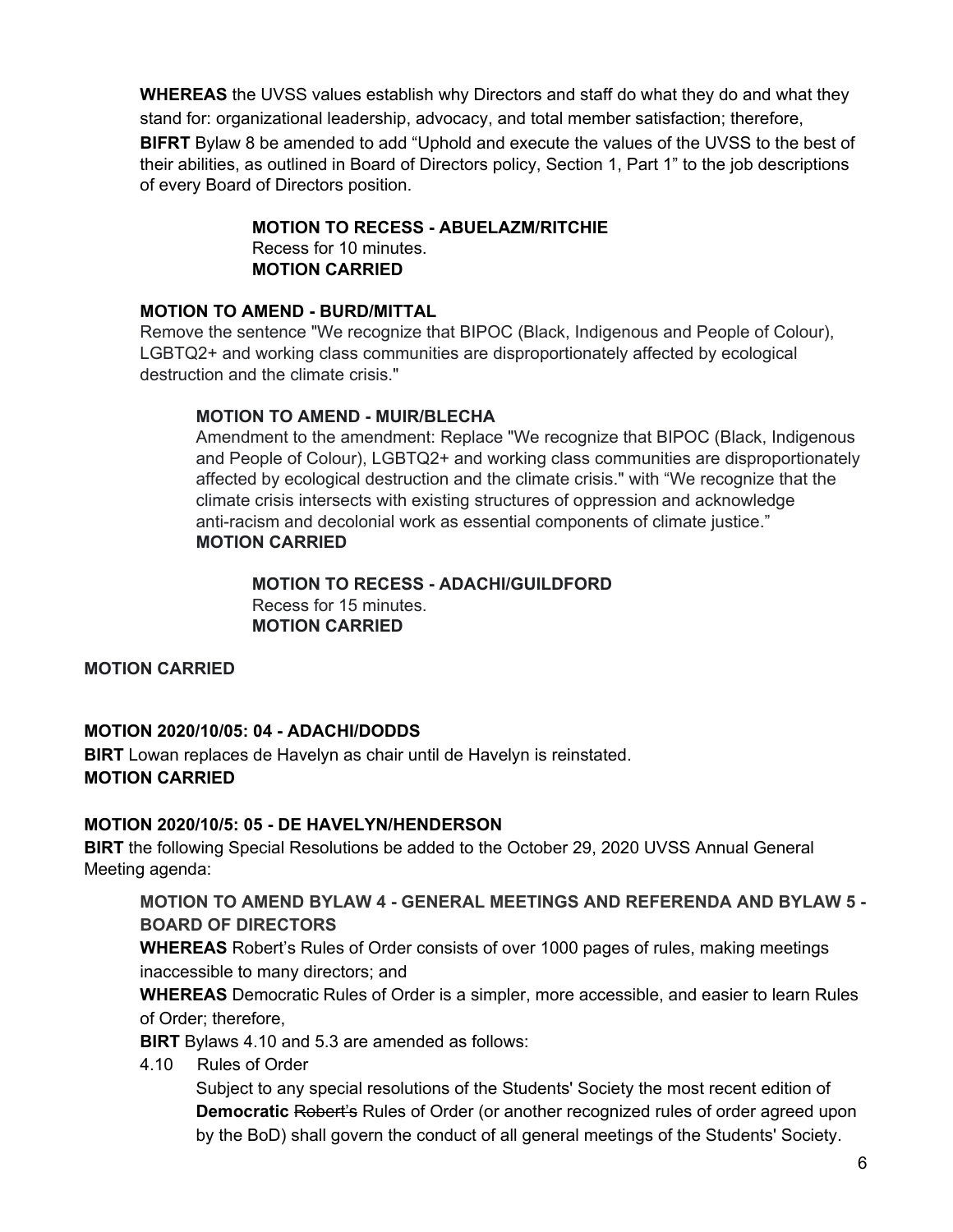- 5.3 Meetings of the Board of Directors
	- a. The Board of Directors shall meet at least twice per month.
	- b. The agenda for each Board of Directors meeting shall be posted in the Students' Society Building no later than twenty-four [24] hours prior to the meeting of the Board of Directors.
	- c. Quorum required for the transaction of business of the Board of Directors shall be:
		- i. a minimum of nine [9] directors during the months of September to April inclusive.
		- ii. a minimum of seven [7] directors during the months of May to August inclusive.
	- d. Subject to any special resolutions of the Students' Society the most recent edition of **Democratic** Robert's Rules of Order **(or another recognized rules of order agreed upon by the BoD)** shall govern the conduct of all meetings of the Board of Directors.

# **MOTION TO AMEND - DE HAVELYN/DODDS**

Motion to remove "(or another recognized rules of order agreed upon by the BoD)" in bylaws 4.10 and 5.3

# **MOTION CARRIED**

# **MOTION CARRIED**

# **MOTION 2020/10/5: 06 - DE HAVELYN/ADACHI**

**BIRT** Board of Directors Policy Part 3.1.1 – Speaking and Voting Rights is amended as follows under the condition that MOTION TO AMEND BYLAW 4 - GENERAL MEETINGS AND REFERENDA AND BYLAW 5 - BOARD OF DIRECTORS passes at the Fall 2020 AGM:

- c. If a member of the audience is required to speak to a motion, the Board shall vote once to extend them speaking rights for the duration of the discussion on that agenda item, and the Chair may call on them to answer Board members' questions, if appropriate.
- d. T<del>As per Robert's Rules of Order, t</del>he chair of a board meeting shall not do the following: i. Vote on a resolution or motion, except when the chair is a voting member of the board and there is a tie, or there are seven or fewer board members present. ii. Move a resolution or motion, other than to give congratulations or condolences. iii. Motivate, debate, or speak to a motion, other than to facilitate debate or ensure that procedure is followed.

# **MOTION CARRIED**

**MOTION 2020/10/5: 07 - ADACHI/FRANCO-MONROY BIRT** de Havelyn is reinstated as chair. **MOTION CARRIED**

#### **MOTION 2020/09/28: 08 - BURD/FRANCO-MONROY**

BIRT the following Special Resolution be added to the October 29th, 2020 AGM agenda:

# **MOTION TO AMEND BOARD OF DIRECTORS POLICY - DONATIONS AND GRANTS**

**WHEREAS** Donations are currently only allowed to be distributed from the Donations and Grants budget and thus the operating fund, this means there are significant limitations to how much funding can be donated; and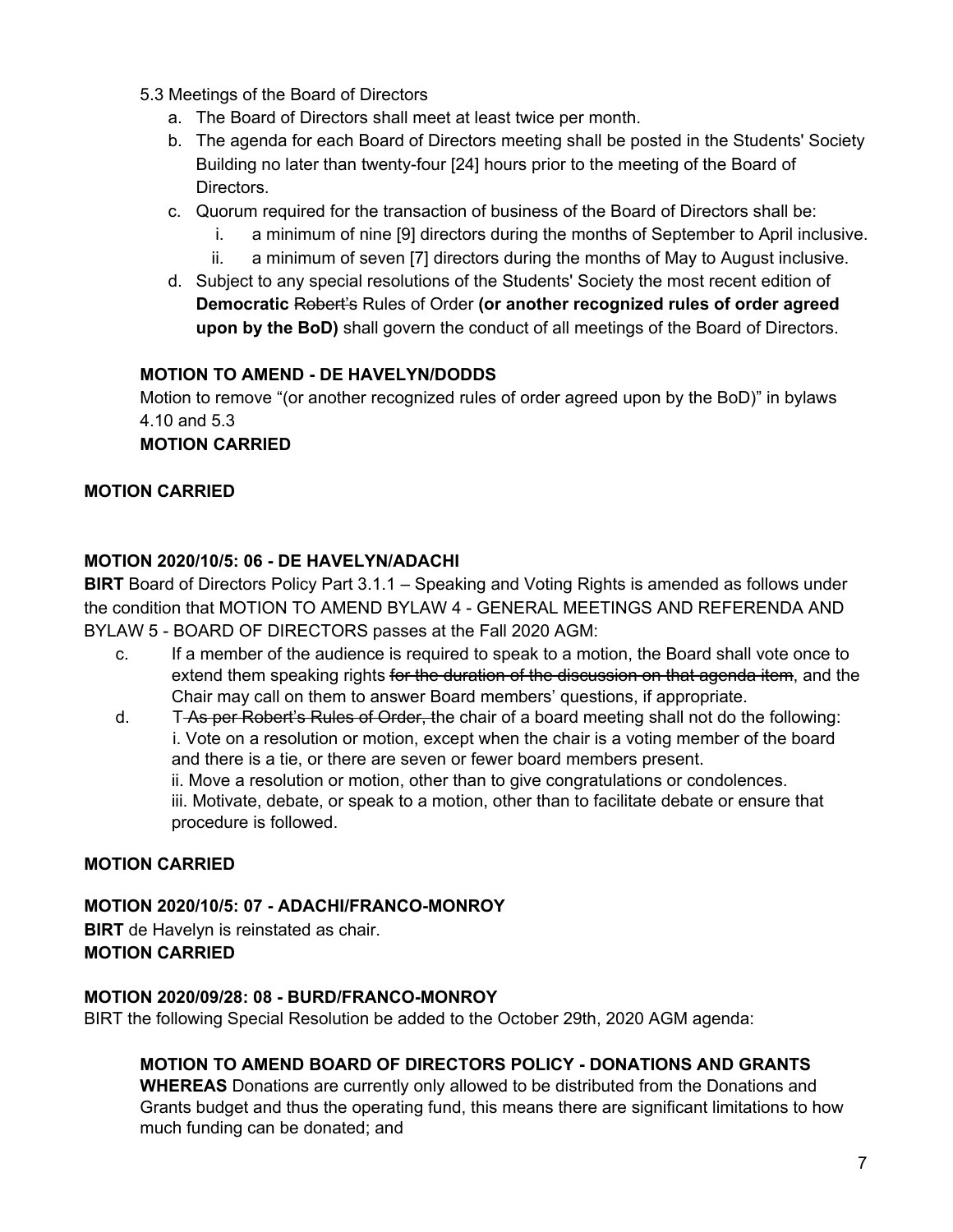**WHEREAS** COVID-19 is an example of when an efficient and robust response was needed to an unpredictable situation; and

**WHEREAS** this policy has and could continue to require the UVSS to choose between fiscal prudence and supporting members through donations; therefore,

**BIRT** Board of Directors policy Section 2 Part 6 is amended as follows:

6.1 Donations and Grants are defined as monies disbursed from the UVSS General Operating Fund **and the Government Relations and Outreach Fund** to an organization as well as non-monetary donations such as but not limited to non-perishable food items, or use of UVSS equipment.

6.2 The allocation of funds available for Donation and Grants shall be considered set after the Board of Directors has approved the annual budget.

6.3 The Executive Committee shall be responsible to **for** make**ing** recommendations to the Board on the disbursement of grants not exceeding the annual budgeted amount.

6.4 The Society shall only fund recognised on-campus student organisations, except when directed by two/thirds majority vote of the Board.

# **Adopted SAGM 1989/02/27**

6.5 A motion to donate or grant funds **from the General Operating Fund** to an individual, an unrecognised student group or an off-campus organisation shall require a 2/3 majority vote of the Board of Directors.

# **Adopted AGM 1989/10/26**

**6.7 A motion to donate or grant funds to an unrecognised student group or an off-campus organisation from the Government Relations and Outreach Fund shall require both 2/3 majority vote at a Campaigns committee meeting and a 2/3 majority vote of the Board of Directors.**

**6.8 Before a donation is made the organization seeking the donation shall present the following information at a board and/or committee meeting either at the meeting or via email:**

- **a. What the organization does.**
- **b. What the donation will be used for.**
- **c. How the organization assists or supports members of the UVSS.**
- **d. If and how the organization lobbies various levels of government and the University on the issues of post-secondary education, affordable housing, public transit, sexualized violence and campus sustainability.**

# **MOTION TO AMEND - ABUELAZM/BLECHA**

To add to 6.8 b. "What the donation will be used for in form of a budget sheet" **MOTION CARRIED**

# **MOTION CARRIED**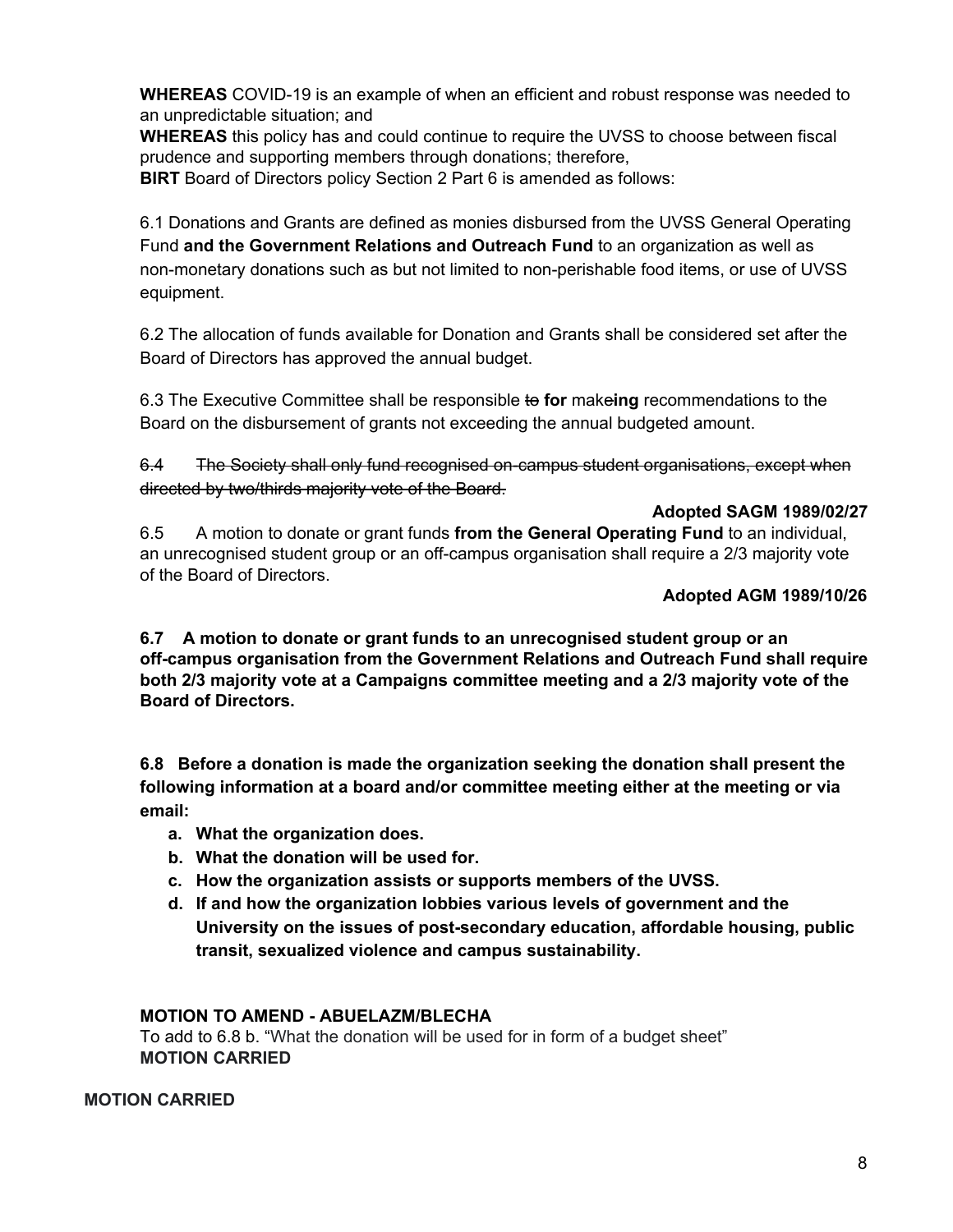# **b. OLD BUSINESS**

#### **RECOMMENDED BY POLICY DEVELOPMENT COMMITTEE**

**MOTION 2020/09/14: 09 - ABUELAZM/**

**BIRT** The following motion be added to the AGM 2020 agenda:

#### **MOTION 2020/10/29: ABUELAZM/**

**WHEREAS** over time, the majority of members elected to the UVSS Board of Directors have been from the Faculty of Social Science; and

**WHEREAS** diversity at the Board level ensures accountable governance, a range of voices and experiences, and a plurality of values is represented; and

**WHEREAS** reaching traditionally neglected areas of the campus is a critical component of member engagement; and

**WHEREAS** students deserve comprehensive representation for their student fees; and **WHEREAS** the creation of the Faculty Director position would increase the inclusion of faculty perspectives in the activities of the Students' Society; therefore, **BIRT** the Bylaws be amended as follows:

#### **5.1 Composition of the Board of Directors**

The Board of Directors shall be comprised of:

- a. The following directors elected by the membership:
	- i. One Lead Director as Director of Outreach & University Relations,
	- ii. One Lead Director as Director of Student Affairs,
	- iii. One Lead Director as Director of Events,
	- iv. One Lead Director as Director of Finance and Operations,
	- v. One Lead Director as Director of Campaigns & Community Relations, and
	- vi. Eleven [11] **Two [2]** At-Large Directors**.**
- b. The following directors elected by their respective constituency organisations:
	- i. Gender EmpowermentCentre Representative
	- ii. UVic Pride Representative
	- iii. Society for Students with a Disability Representative
	- iv. Students of Colour Collective Representative
- c. The Native Students' Union Representative elected by the Native Students' Union.
- d. The Director of International Student Relations elected by international students.
- e. **The following directors elected by membership from their respective faculties:**
	- i. **Director of Business Student Relations,**
	- ii. **Director of Education Student Relations,**
	- iii. **Director of Engineering Student Relations,**
	- iv. **Director of Fine Arts Student Relations,**
	- v. **Director of Human & Social Development Student Relations,**
	- vi. **Director of Humanities Student Relations,**
	- vii. **Director of Law Student Relations,**
	- viii. **Director of Science Student Relations, and**
	- ix. **Director of Social Sciences Student Relations.**
- f. e. The majority of directors must be at least 18-years-old. 16-or 17-year-old directors are permitted to sit on the Board of Directors
- **5.2 Term of Office of Members of the Board of Directors**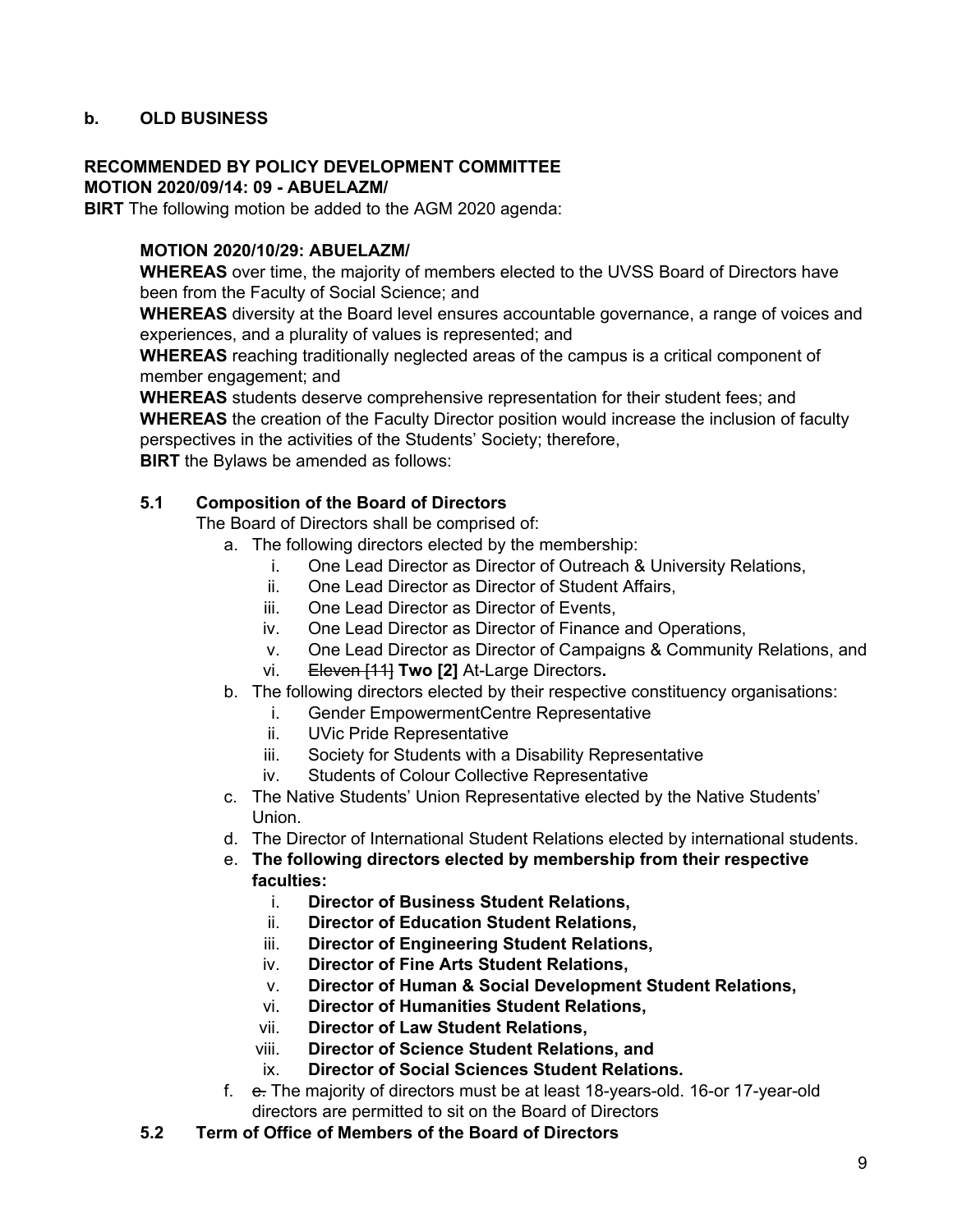a. Lead Directors, At-Large Directors, **Faculty Directors,** and the Director of International Student Relations elected during the month of March shall be elected for one year terms, to take office on May 1st.

**6.5 Election of Faculty Directors to the Board of Directors**

**Faculty Directors shall be elected by members of the Students' Society that are officially declared in the faculty that the Director would be representing.**

# **6.6 Eligibility**

- a. Nominees for any position on the Board of Directors must be members of the Students' Society.
- b. In order to seek election to the Board of Directors, members must be nominated by not less than fifteen [15] other members of the Students' Society.
- c. Nominees shall run for only one position on the Board of Directors.
- d. Members of the Students' Society shall not be Lead Directors for more than two years.
- e. **Faculty Director candidates must be officially declared in the faculty they seek to represent.**

# **8.6 At-Large Directors**

The At-Large Directors shall:

- a. Actively work to assist the Lead Directors in the performance of their duties,
- b. Assist in the coordination and implementation of local, provincial and national campaigns relating to education defense,
- c. Scrutinize the activities of the Lead Directors, and
- d. Participate on at least two [2] committees of the Students' Society.

# **8.9 Faculty Directors**

# **The Faculty Directors shall:**

- a. **Actively assist the Board in the performance of its duties,**
- b. **Scrutinize the activities of the Lead Directors,**
- c. **Participate on at least two [2] committees of the Student's Society, and**
- d. **Represent the students in their faculty to the best of their abilities.**

**BIFRT** bylaw 1 be amended to include a definition of "Faculty Director".

**BIFRT** bylaw 6 be renumbered accordingly.

**BIFRT** Appendix A of this agenda, excluding A4 and the pie charts, be added to the AGM 2020 agenda as Appendix A.

# **MOTION 2020/09/28: 02 - TUBEISHAT/**

**BIRT** the following Special Resolutions be added to the October 29, 2020 UVSS Annual General Meeting agenda:

# **MOTION TO AMEND BYLAWS 4 AND 5 and Policy – POLICY OF THE STUDENTS' SOCIETY**

**WHEREAS** Robert's Rules of Order consists of over 1000 pages of rules, making meetings inaccessible to many directors; and

**WHEREAS** Robert's Rules of Order is a parliamentary system created for the colonial state in 1876; therefore,

**BIRT** Bylaws 4.10 and 5.3 are amended as follows:

4.10 Rules of Order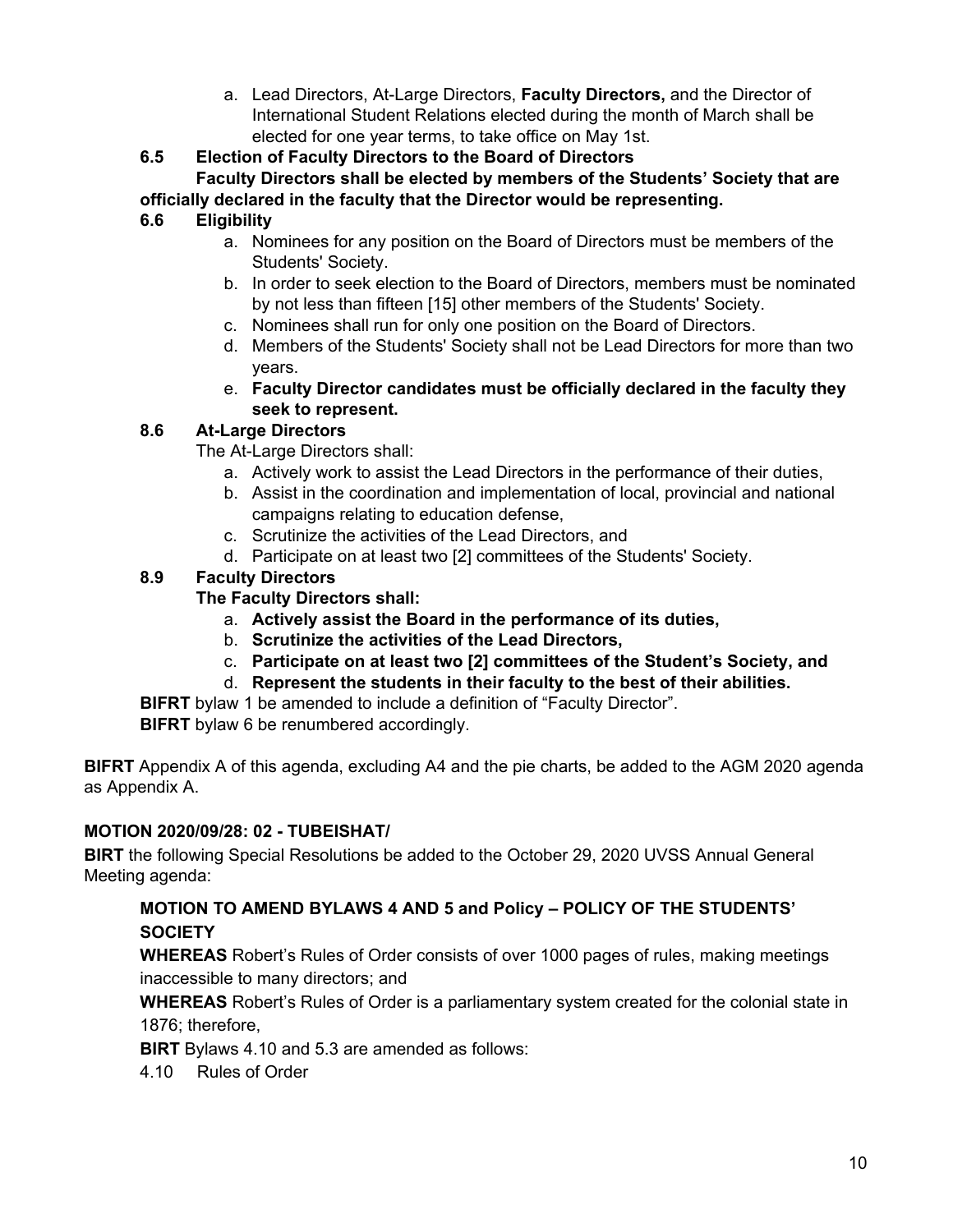Subject to any special resolutions of the Students' Society the most recent edition of **Democratic** Robert's Rules of Order (or another recognized rules of order agreed upon by the BoD) shall govern the conduct of all general meetings of the Students' Society.

- 5.3 Meetings of the Board of Directors
	- a. The Board of Directors shall meet at least twice per month.
	- b. The agenda for each Board of Directors meeting shall be posted in the Students' Society Building no later than twenty-four [24] hours prior to the meeting of the Board of Directors.
	- c. Quorum required for the transaction of business of the Board of Directors shall be:
		- i. a minimum of nine [9] directors during the months of September to April inclusive.
		- ii. a minimum of seven [7] directors during the months of May to August inclusive.
	- d. Subject to any special resolutions of the Students' Society the most recent edition of **Democratic** Robert's Rules of Order **(or another recognized rules of order agreed upon by the BoD)** shall govern the conduct of all meetings of the Board of Directors.

**BIFRT** Board of Directors Policy Part 3.1.1 – Speaking and Voting Rights is amended as follows:

- b**.** Speaking time shall be limited to five (5) minutes.
- c. If a member of the audience is required to speak to a motion, the Board shall vote once to extend them speaking rights for the duration of the **meeting** discussion on that agenda item, and the Chair may call on them to answer Board members' questions, if appropriate.
- d. T-As per Robert's Rules of Order, the chair of a board meeting shall not do the following:

i. Vote on a resolution or motion, except when the chair is a voting member of the board and there is a tie, or there are seven or fewer board members present. ii. Move a resolution or motion, other than to give congratulations or condolences. iii. Motivate, debate, or speak to a motion, other than to facilitate debate or ensure that procedure is followed.

# **MOTION TO NOT HAVE IN CAMERA AND TO ADJOURN - MITTAL/NAG MOTION CARRIED**

#### **Meeting adjourned at 9:53 pm**

#### **9. IN-CAMERA**

- **a. Legal**
- **b. Personnel Committee Report**

#### **10. MEETING TIMES**

**The next meeting scheduled by the Board of Directors is:** Monday, October 19th, 2020 via Google Meet (online).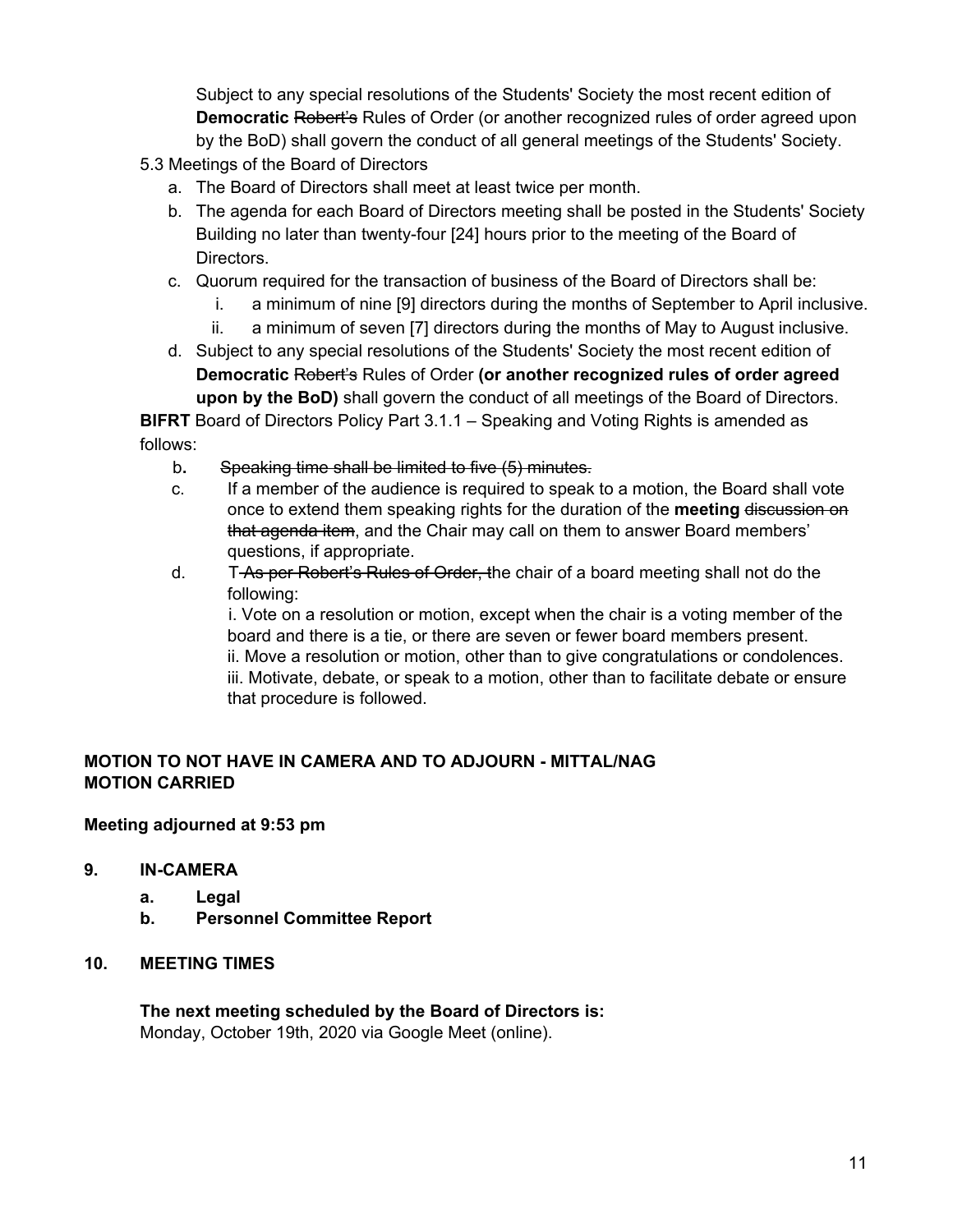# **11. ADJOURNMENT**

## **12. BOARD DIRECTORS' REPORTS**

Sarina de Havelyn (44 hours)

- Chaired and completed action items for Electoral, Member Outreach, PIRG Working Group, Policy Development, Ombudsperson, and Executive Committees
- Answered emails
- Coordinated workshop with Ombudsperson
- Prepared Democratic Rules of Order Presentation
- Created AGM, PIRG referendum, OER referendum, and unbiased Electoral work orders for outreach
- Scheduled meeting with student senators
- Liaised with OSL to advertise AGM and electoral event
- Lobbied for Brightspace changes
- Met with various directors on potential AGM motions
- Email and general correspondence

Marina Muir (2.25 hours)

- Meeting with GEM coordinator
- Member Outreach Committee
- Advocacy Relations Committee

Abdul Abuelazm (2 hours)

- Attended PIRG WG graphics meeting (1 hours)
- Attended Policy Development Committee meeting (.5 hours)
- Attended meeting with University Secretary about Webvote (.5 hours)

Paarth Mittal (2 hours)

- Drafting Bylaw & Policy Changes (1.75 hours)
- Portfolio Meeting (0.25 hours)

Reeve Henderson (2.5 hours)

- Events Research/Meetings 2 hours
- Emails .5 hour

Victoria Ritchie (2 hours)

- Campaigns Portfolio Meeting (.5 hour)
- Accessibility discussion (.5 hour)
- Board Policy Reading & Review (1hour)

EVAN GUILDFORD (4.5 hours)

- Finance 101 Video (2.5 hours)
- Board Meeting (1.5 hours)
- PIRG (0.5 hours)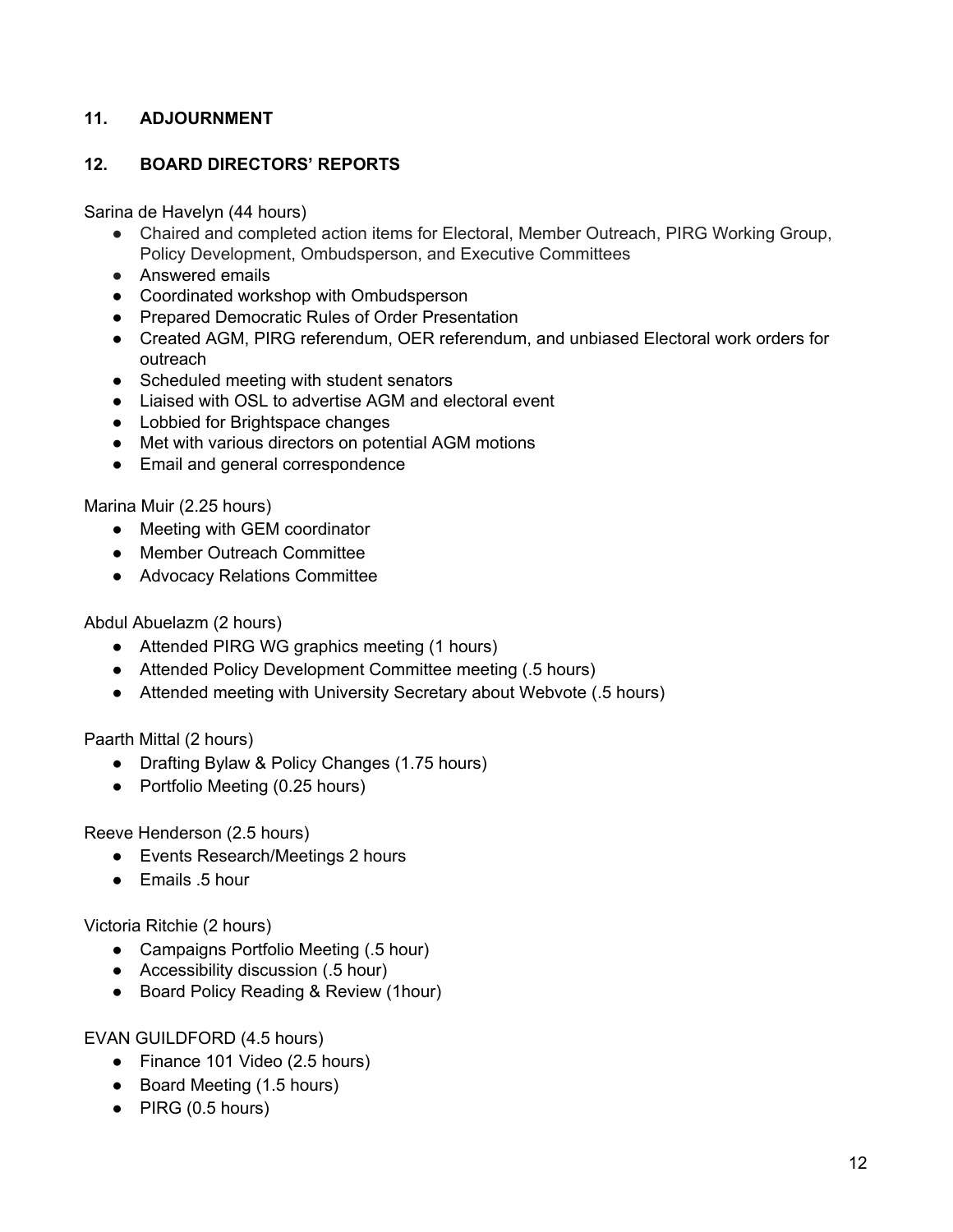Jocelynne Parent (2 hours)

- Board meeting
- Portfolio meeting

Jana Barkowsky (2 hours)

- Attended board meeting (1.5 hours)
- Brainstormed regarding Brightspace (.5 hours)

Emily Lowan (43 hours)

*General*

- External relations planning (1 hour)
- Member outreach committee (1 hour)
- Executive meeting (1 hour)
- Board meeting (2 hours)
- Meeting with Greater Victoria Acting Together (1 hour)
- Zoom classroom talks (0.25 hour)
- Policy development committee (0.5 hour)

*Take It Over Campaign*

- Planning (5 hours)
- Campaign training (1 hour)
- Social media (2 hours)
- Meeting with student union partners (1 hour)
- Meeting with student (1 hour)
- Meeting with Camosun External Relations (0.5 hour)

# *Let's Get Consensual*

● Meeting with EQhour to discuss Bill-23 advocacy (1 hour)

*Safer Use*

- Naloxone training coordination (2 hours)
- Naloxone training promotion (3 hours)

*Rent with Rights*

● Oak Bay Secondary Suite advocacy (2 hours)

*Divest UVic*

- Working group meeting (1.5 hour)
- Working group preparation (2 hours)
- FOI request meeting (0.5 hour)
- External relations (1 hour)

Caleb Burd (51 hours)

- Met with Art director to discuss logistics of AGM video
- Met with portfolio directors and begun filming video 1
- Planned and organized policy changes
- Responded to Health and Dental questions
- Received professional consultation regarding divest matters
- Met with excluded management about hour matters
- Attended Outreach, leads and executive committee meetings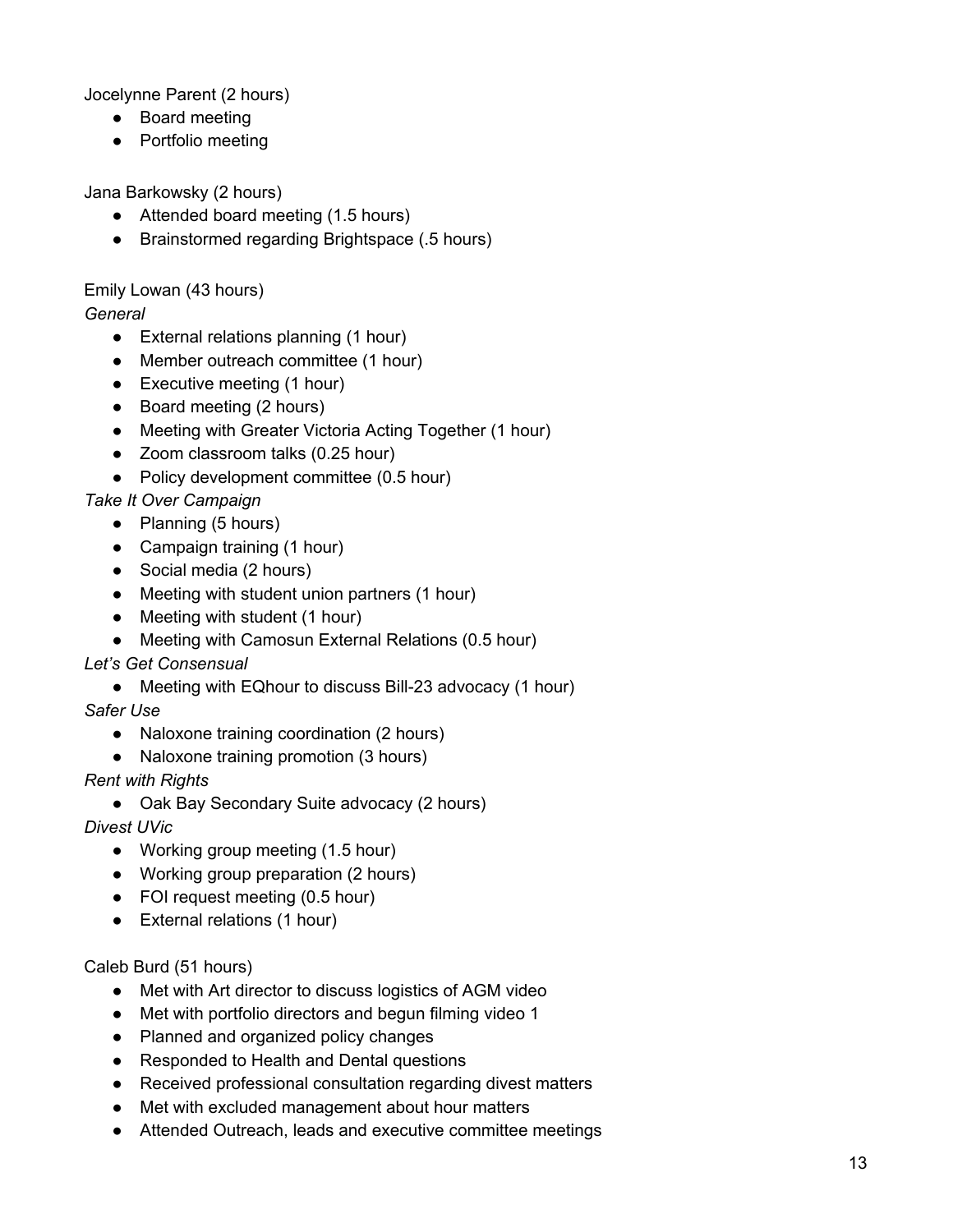- Responded to Health and Dental questions
- Corresponded extensively with Studentcare
- Various emails

Elizabeth Giesbrecht (6.5 hours)

- Board Meeting (2 hours)
- Filming FinOps video (2.5 hours)
- Filming FinOps video (2 hours)

Dalal Tubeishat (50 hours)

- Answered emails
- Held in-person and online office hours
- Had meetings with club executives
- Had internal meetings with other directors, advocacy group coordinators, excluded managers, accounting, and graphics
- Had external meetings with UVic administrators, faculty, and staff
- Processed cheque requisitions
- Updated and reviewed policy
- Planned for fall electoral event
- Chaired and planned for Advocacy Relations Committee
- Attended Electoral Committee, Executive Committee, Member Outreach Committee, Divest, PIRG working group
- Posted on social media
- Responded to members' questions on social media
- Made website edits
- Creating a guide to running for the BoD
- Researched Rules of Orders
- Updated balances on website
- Created accounts for checking balance

Marran Dodds (2.5 hours):

- Board Meeting (1.5 hours)
- Divest Meeting (1 hour)

Sebastian Franco-Monroy (36 hours)

- Emails
- Board Meeting
- Event research
- Meetings with fundraising organizations
- License applications and research
- Exec & Leads meeting
- How to Run a Campaign Guidebook
- Governance page edits
- Electoral page edits
- Wellness workshop facilitator research